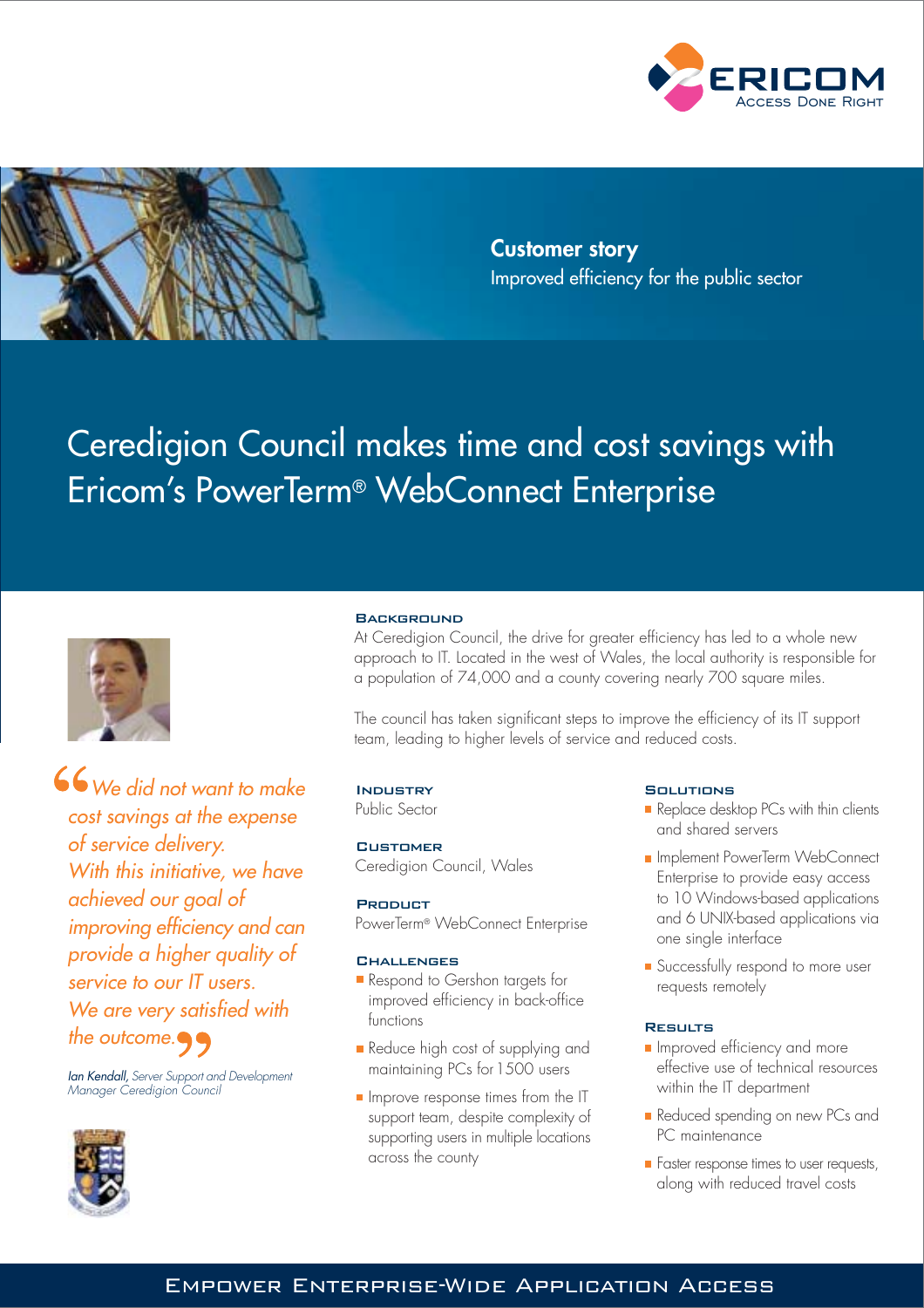# **We have significantly** reduced the support til

 Like many local government organisations, Ceredigion Council had seen its IT costs increase. Every year it purchased and installed more and more PCs to equip its 1500 employees. And every year the cost of supporting these PCs grew higher and higher. The council's in-house IT support team was burdened with high volumes of support calls and needed to make frequent and timeconsuming PC repairs.

"We were more reactive than proactive," says Ian Kendall, server support and development manager at Ceredigion Council. "We spent all our time rushing around fixing PC problems and didn't have the time to innovate and plan strategically for the future."

With users based at offices, schools, libraries, leisure centres and residential homes all over the county, the IT support team spent a lot of time travelling between sites. Understandably, this slowed the team's speed of response. "It was an inefficient use of time," observes Kendall.

## A new IT strategy

Ceredigion Council recognised that its IT support function was one area where it had to make improvements in efficiency, so it formulated an entirely new IT strategy, which would reduce the costs associated with buying, maintaining and supporting PCs.

In place of desktop PCs, it started to invest instead in Wyse thin clients and connected multiple users to shared servers. As well as being much less expensive to purchase, the thin clients had the advantage of being more reliable and easier to maintain. Key applications were loaded onto shared servers where they could be accessed by multiple concurrent users.

The council ran six different UNIXbased financial solutions, which users accessed via an aging terminal emulation software package. As this terminal emulation package was becoming unreliable, the council decided to conduct a search for a new solution. It carried out a thorough evaluation of the products available on the market and assessed their cost effectiveness in particular.

As a result of this process, it selected a product from Ericom's PowerTerm® suite of solutions. "We found that Ericom offered the features we required along with the best value for money and high levels of support," says Kendall.

Through its discussions with Ericom about the PowerTerm solutions, Ceredigion Council soon found out about Ericom's PowerTerm WebConnect Enterprise product.

This solution delivered all of the UNIX terminal emulation capabilities that the council required, and also offered easy access to server-based Windows applications. "As soon as we saw it working, we were convinced it would improve the efficiency of the IT support function," says Kendall. "The solution was very easy to install and we were soon up and running."

## A seamless interface for users

Ericom's PowerTerm solutions have now become a core component of Ceredigion's new IT strategy. They are already used by over 130 employees and the roll-out to further users continues. While some employees only require access to UNIX-based financial solutions, other users are taking advantage of the full capabilities of PowerTerm WebConnect Enterprise to connect to an array of UNIX- and Windowsbased applications through a single user interface.

Pressure on local councils to improve efficiency has never been greater. A recent review, conducted for the government by Sir Peter Gershon, has placed the back-office functions of all public sector organisations under close scrutiny. To meet new government targets, all local councils are now required to make efficiencies both to improve service levels and to free up funds for frontline activities.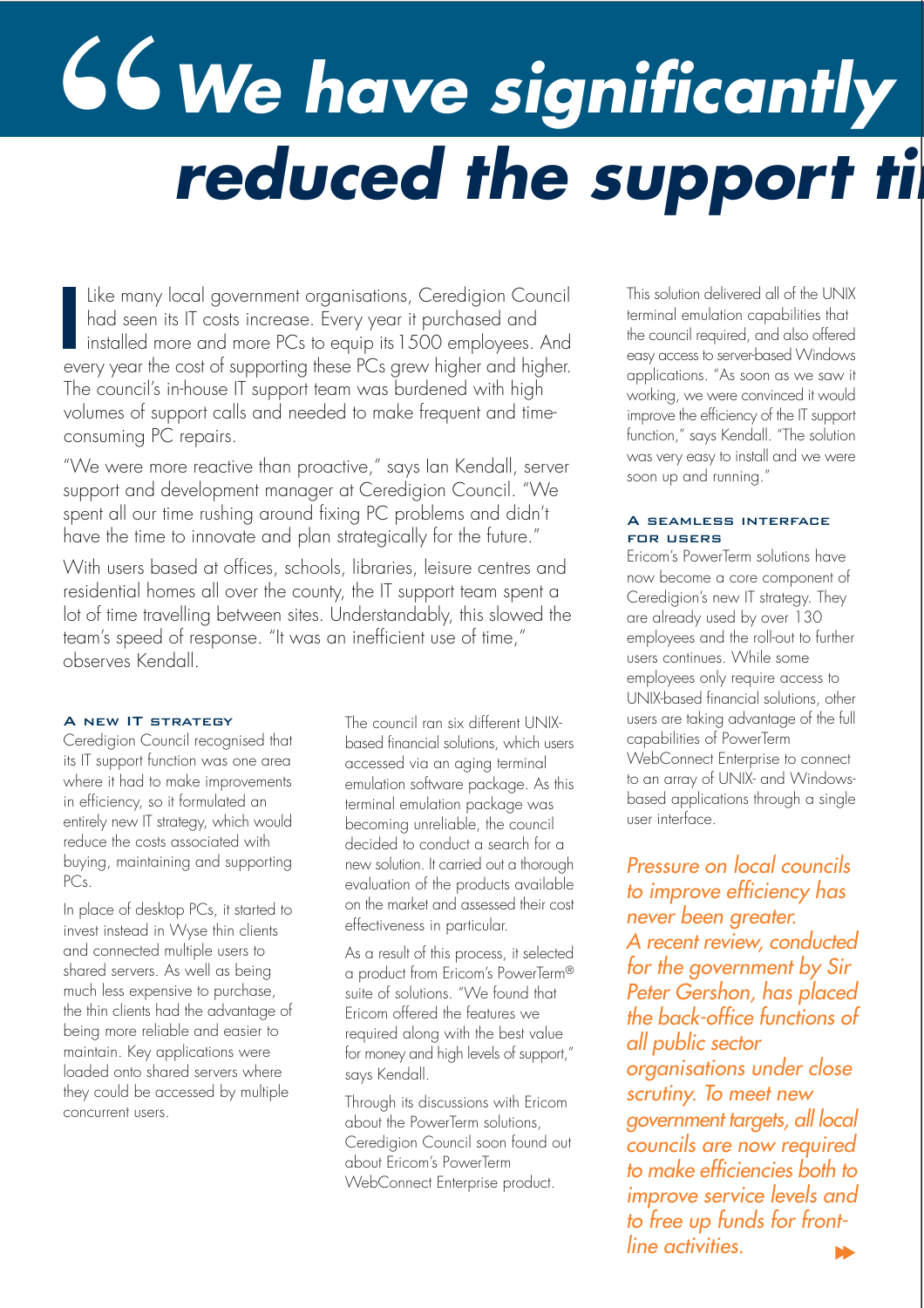## **me...**

Kendall is particularly impressed by the 'seamless mode' of operation offered by PowerTerm WebConnect Enterprise. This feature presents all of the application icons that users need on one desktop in the same format, regardless of whether these applications are UNIX- or Windowsbased. "None of the applications are actually running on the person's machine, but it looks like they are," explains Kendall. "This makes it much easier and clearer for them."

**66** The installation time for complex packages has dropped from hours to minutes.

Users have been pleased with the new easy-to-use screens and experience no degradation in performance. "PowerTerm WebConnect is a very simple but powerful solution," adds Kendall. "It just sits there and gets on with the job."

As the applications are located centrally on the server, trouble-shooting problems has become a much more straightforward task. The IT support team can trace many user problems back to the server and correct them there. Users do not have to wait days for a technician to visit them. "We really have improved our service," says Kendall.

## A faster support service

PowerTerm WebConnect makes it very easy for the IT department to provide users with access to new applications. The team simply creates a new icon on the user's desktop with a URL link to the server. The whole process is so simple it can be done over the telephone.

Previously, it could take hours to install new applications on user PCs – or days if travel to another site was involved. "We have six applications in particular, including a key reporting package, that are very complicated and time consuming to install," explains Kendall. "Now we simply drop an icon onto a desktop, which allows the user to access the relevant server, and the job is done. The installation time for complex packages has dropped from hours to minutes."

Despite the large number of user sites across the county, Ceredigion Council has discovered that it can now address many of its user requests and problems centrally. The IT technicians are travelling less, which means that they are more efficient and save money on travel expenses.

## What gets measured, gets improved

Ceredigion Council monitors the performance of its IT support function with monthly and quarterly statistics on how promptly user requests are addressed. As a result, it is in no doubt about the success of the initiative. The figures from the last quarter show a clear and steady improvement in response times. "It's a very positive trend," says Kendall.

## A more efficientDEPARTMENT

Ericom's PowerTerm solutions have undoubtedly played a key role in helping the IT support department to become more efficient and the solutions feature prominently in the council's future IT plans. "Looking forwards, we may use WebConnect as a secure gateway to applications and files for remote users," says Kendall. "It would provide a more secure and lower risk alternative to a separate Virtual Private Network.

At present, the Ericom solutions are primarily used by council employees in the finance department for managing council tax revenues, benefits payments, payroll and other financial services. However, Kendall believes that the versatility of the solution makes it appropriate for many more departments. "It could be used to great effect across the whole authority," he says. "We see huge potential to use the PowerTerm WebConnect solution widely within the council."

Ceredigion Council has been very pleased with the high levels of support, which it has received from Ericom, and is confident that the company will be able to continue to support its future plans. "The team has been very helpful and friendly and is always prepared to go the extra mile," notes Kendall.

The PowerTerm WebConnect Enterprise solution can expand to meet Ceredigion Council's changing requirements over time. Today, the council has around ten Windowsbased applications that are accessible via the servers in addition to six UNIXbased financial applications – and it can add to these whenever it needs to.

"We have significantly reduced the support time per head, for those users with PowerTerm WebConnect, and so plan to extend the solution to at least 100 more users as soon as we can," concludes Kendall. "We are delighted with what we have achieved and look forward to further efficiency gains in the future."